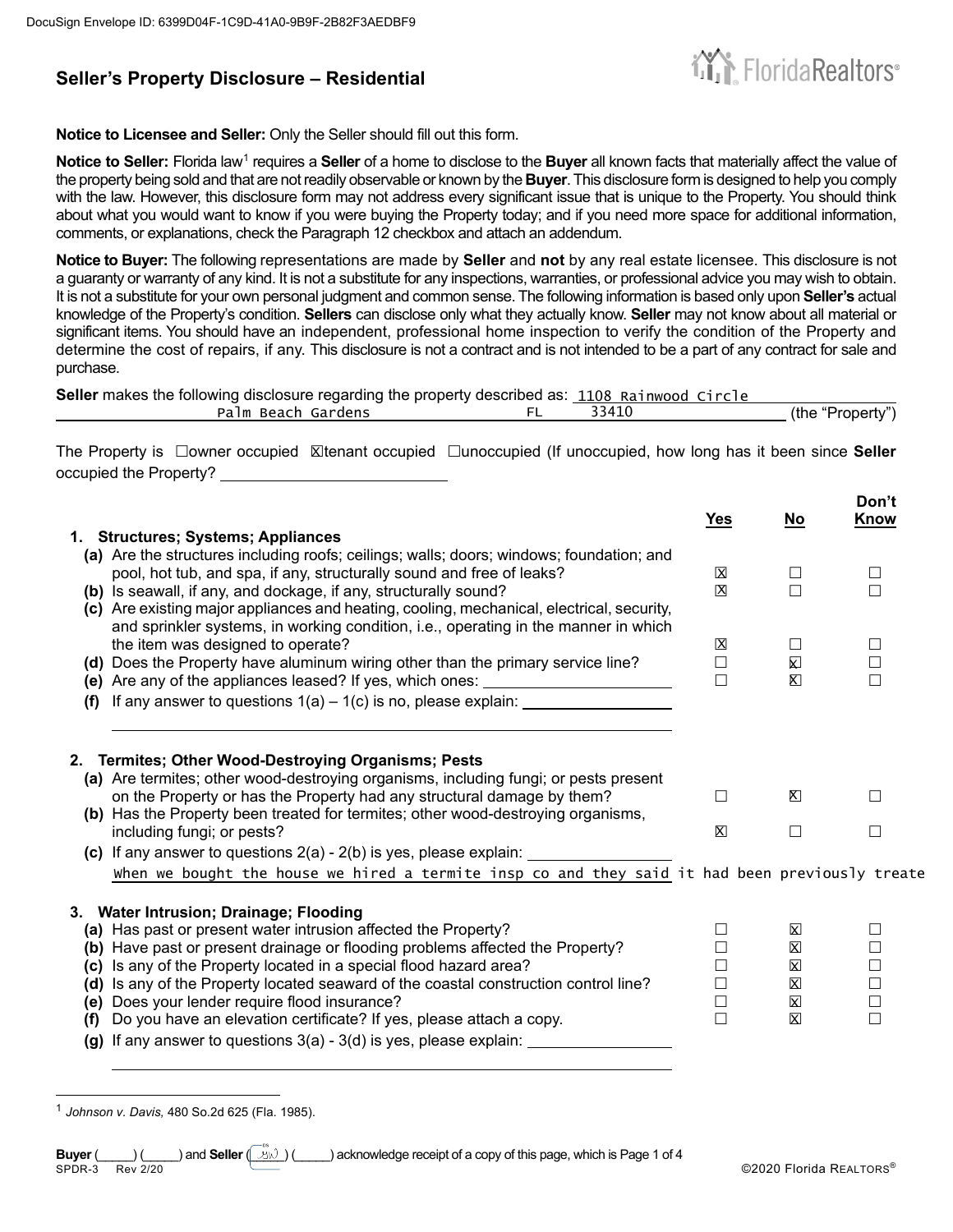|                                                                                                                                                                                                                                                                                                                                                                                                                                                                                                                                                                                                                                                                                                                                           | <u>Yes</u>                      | <u>No</u>                                             | Don't<br><b>Know</b>            |
|-------------------------------------------------------------------------------------------------------------------------------------------------------------------------------------------------------------------------------------------------------------------------------------------------------------------------------------------------------------------------------------------------------------------------------------------------------------------------------------------------------------------------------------------------------------------------------------------------------------------------------------------------------------------------------------------------------------------------------------------|---------------------------------|-------------------------------------------------------|---------------------------------|
| 4. Plumbing<br>(a) What is your drinking water source? $\boxtimes$ public $\Box$ private $\Box$ well $\Box$ other<br>(b) Have you ever had a problem with the quality, supply, or flow of potable water?<br>(c) Do you have a water treatment system?<br>If yes, is it □ owned □ leased?                                                                                                                                                                                                                                                                                                                                                                                                                                                  | $\Box$<br>$\Box$                | $\boxtimes$<br>$\overline{\mathsf{X}}$                | $\Box$<br>П                     |
| (d) Do you have a $\mathbb Z$ sewer or $\Box$ septic system? If septic system, describe the location<br>of each system:                                                                                                                                                                                                                                                                                                                                                                                                                                                                                                                                                                                                                   |                                 |                                                       |                                 |
| (e) Are any septic tanks, drain fields, or wells that are not currently being used located<br>on the Property?<br>(f) Are there or have there been any defects to the water system, septic system, drain<br>fields or wells?<br>(g) Have there been any plumbing leaks since you have owned the Property?<br>(h) Are any polybutylene pipes on the Property?<br>If any answer to questions $4(b)$ , $4(c)$ , and $4(e)$ - $4(h)$ is yes, please explain:<br>(i)                                                                                                                                                                                                                                                                           | ⊔<br>$\Box$<br>$\Box$<br>$\Box$ | $\Box$<br>X<br>X<br>$\boxtimes$<br>$\mathsf{X}% _{0}$ | X<br>$\Box$<br>$\Box$<br>$\Box$ |
| 5. Roof and Roof-Related Items<br>(a) To your knowledge, is the roof structurally sound and free of leaks?<br>(b) The age of the roof is years OR date installed 2005                                                                                                                                                                                                                                                                                                                                                                                                                                                                                                                                                                     | ⊠                               | $\Box$                                                | □                               |
| (c) Has the roof ever leaked during your ownership?                                                                                                                                                                                                                                                                                                                                                                                                                                                                                                                                                                                                                                                                                       | Ш                               | $\boxtimes$                                           | $\Box$                          |
| (d) To your knowledge, has there been any repair, restoration, replacement<br>(indicate full or partial) or other work undertaken on the roof?<br>If yes, please explain:                                                                                                                                                                                                                                                                                                                                                                                                                                                                                                                                                                 | $\Box$                          | ⊠                                                     | П                               |
| (e) Are you aware of any defects to the roof, fascia, soffits, flashings or any other<br>component of the roof system?<br>If yes, please explain:                                                                                                                                                                                                                                                                                                                                                                                                                                                                                                                                                                                         | $\Box$                          | $\mathbf X$                                           | П                               |
| 6. Pools; Hot Tubs; Spas<br>Note: Florida law requires swimming pools, hot tubs, and spas that received a<br>certificate of completion on or after October 1, 2000, to have at least one safety<br>feature as specified by Section 515.27, Florida Statutes.<br>(a) If the Property has a swimming pool, hot tub, or spa that received a certificate of<br>completion on or after October 1, 2000, indicate the existing safety feature(s):<br>$\boxtimes$ enclosure that meets the pool barrier requirements $\Box$ approved safety pool<br>cover □ required door and window exit alarms □ required door locks □ none<br>(b) Has an in-ground pool on the Property been demolished and/or filled?                                        | $\Box$                          | $\mathsf{X}$                                          | П                               |
| 7. Sinkholes<br>Note: When an insurance claim for sinkhole damage has been made by the seller<br>and paid by the insurer, Section 627.7073(2)(c), Florida Statutes, requires the seller<br>to disclose to the buyer that a claim was paid and whether or not the full amount paid<br>was used to repair the sinkhole damage.<br>(a) Does past or present settling, soil movement, or sinkhole(s) affect the Property or<br>adjacent properties?<br>(b) Has any insurance claim for sinkhole damage been made?<br>If yes, was the claim paid? $\Box$ yes $\Box$ no If the claim was paid, were all the<br>proceeds used to repair the damage? $\Box$ yes $\Box$ no<br>(c) If any answer to questions $7(a) - 7(b)$ is yes, please explain: | ⊔<br>П                          | ⊠<br>⊠                                                |                                 |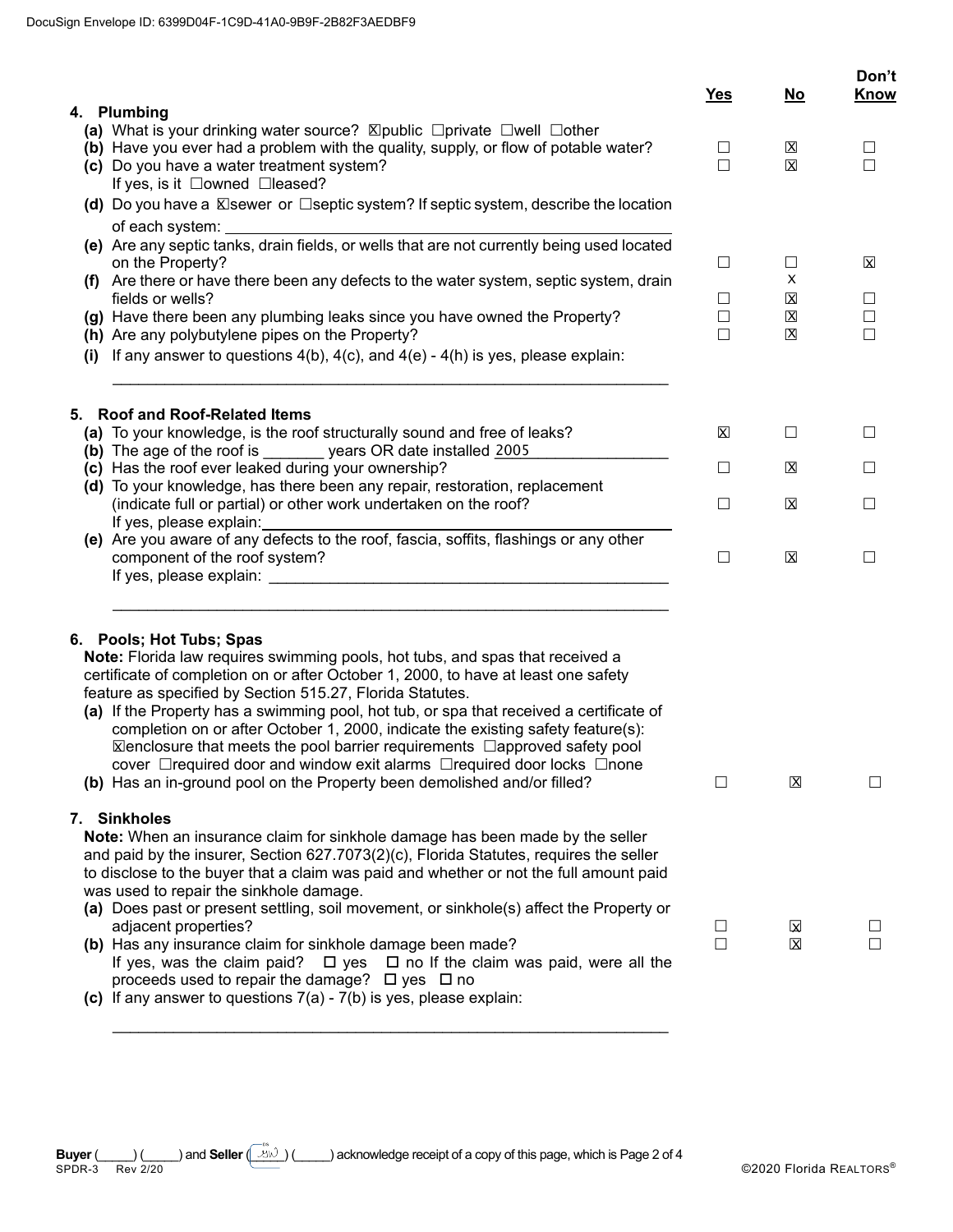|     |                                                                                                                                                                                                                                                                                                                                                                                                                                                                                                                                                                                                                                                                                                                              | <u>Yes</u>       | <u>No</u>                                                                                                        | Don't<br><b>Know</b> |
|-----|------------------------------------------------------------------------------------------------------------------------------------------------------------------------------------------------------------------------------------------------------------------------------------------------------------------------------------------------------------------------------------------------------------------------------------------------------------------------------------------------------------------------------------------------------------------------------------------------------------------------------------------------------------------------------------------------------------------------------|------------------|------------------------------------------------------------------------------------------------------------------|----------------------|
|     | 8. Homeowners' Association Restrictions; Boundaries; Access Roads<br>(a) Is membership in a homeowner's association mandatory or do any covenants,<br>conditions or restrictions (CCRs) affect the Property? (CCRs include deed<br>restrictions, restrictive covenants and declaration of covenants.)<br>Notice to Buyer: If yes, you should read the association's official records<br>and/or the CCRs before making an offer to purchase. These documents<br>contain information on significant matters, such as recurring dues or fees;<br>special assessments; capital contributions, penalties; and architectural,<br>building, landscaping, leasing, parking, pet, resale, vehicle and other types<br>of restrictions. | □                | X                                                                                                                | $\Box$               |
|     | (b) Are there any proposed changes to any of the restrictions?                                                                                                                                                                                                                                                                                                                                                                                                                                                                                                                                                                                                                                                               | $\Box$           | $\mathsf{X}% _{0}^{X\rightarrow\mathsf{X}}\xrightarrow{\mathsf{X}_{0}}\mathsf{X}_{1}^{X\rightarrow\mathsf{X}% }$ | $\Box$               |
|     | (c) Are any driveways, walls, fences, or other features shared with adjoining<br>landowners?                                                                                                                                                                                                                                                                                                                                                                                                                                                                                                                                                                                                                                 | X                | $\Box$                                                                                                           | ப                    |
|     | (d) Are there any encroachments on the Property or any encroachments by the                                                                                                                                                                                                                                                                                                                                                                                                                                                                                                                                                                                                                                                  |                  |                                                                                                                  |                      |
|     | Property's improvements on other lands?<br>(e) Are there boundary line disputes or easements affecting the Property?                                                                                                                                                                                                                                                                                                                                                                                                                                                                                                                                                                                                         | $\Box$<br>$\Box$ | $\boxtimes$<br>囟                                                                                                 | $\Box$<br>$\Box$     |
|     | (f) Are you aware of any existing, pending or proposed legal or administrative                                                                                                                                                                                                                                                                                                                                                                                                                                                                                                                                                                                                                                               |                  |                                                                                                                  |                      |
|     | action affecting homeowner's association common areas (such as clubhouse,<br>pools, tennis courts or other areas)?                                                                                                                                                                                                                                                                                                                                                                                                                                                                                                                                                                                                           |                  | X                                                                                                                |                      |
|     | (g) Have any subsurface rights, as defined by Section 689.29(3)(b), Florida Statutes,                                                                                                                                                                                                                                                                                                                                                                                                                                                                                                                                                                                                                                        | $\Box$           |                                                                                                                  | $\Box$               |
|     | been severed from the Property?                                                                                                                                                                                                                                                                                                                                                                                                                                                                                                                                                                                                                                                                                              | $\Box$           | $\boxtimes$                                                                                                      | □                    |
|     | If yes, is there a right of entry? $\Box$ yes $\Box$ no<br>(h) Are access roads $\Box$ private $\boxtimes$ public? If private, describe the terms and<br>conditions of the maintenance agreement:<br><u> 1989 - John Stein, Amerikaansk politiker (</u>                                                                                                                                                                                                                                                                                                                                                                                                                                                                      |                  |                                                                                                                  |                      |
| (i) | If any answer to questions $8(a) - 8(g)$ is yes, please explain: $\sqrt{2(1 - 1)^2 + 1/2}$                                                                                                                                                                                                                                                                                                                                                                                                                                                                                                                                                                                                                                   |                  |                                                                                                                  |                      |
|     | fence between properties                                                                                                                                                                                                                                                                                                                                                                                                                                                                                                                                                                                                                                                                                                     |                  |                                                                                                                  |                      |
|     |                                                                                                                                                                                                                                                                                                                                                                                                                                                                                                                                                                                                                                                                                                                              |                  |                                                                                                                  |                      |
|     | 9. Environmental                                                                                                                                                                                                                                                                                                                                                                                                                                                                                                                                                                                                                                                                                                             |                  |                                                                                                                  |                      |
|     | (a) Was the Property built before 1978?<br>If yes, please see Lead-Based Paint Disclosure.                                                                                                                                                                                                                                                                                                                                                                                                                                                                                                                                                                                                                                   | $\Box$           | $\boxtimes$                                                                                                      | $\Box$               |
|     | (b) Does anything exist on the Property that may be considered an environmental<br>hazard, including but not limited to, lead-based paint; asbestos; mold; urea<br>formaldehyde; radon gas; methamphetamine contamination; defective drywall;<br>fuel, propane, or chemical storage tanks (active or abandoned); or contaminated                                                                                                                                                                                                                                                                                                                                                                                             |                  |                                                                                                                  |                      |
|     | soil or water?                                                                                                                                                                                                                                                                                                                                                                                                                                                                                                                                                                                                                                                                                                               | □                | $\boxtimes$                                                                                                      | $\Box$               |
|     | (c) Has there been any damage, clean up, or repair to the Property due to any of the<br>substances or materials listed in subsection (b) above?                                                                                                                                                                                                                                                                                                                                                                                                                                                                                                                                                                              | $\Box$           | $\boxtimes$                                                                                                      | ப                    |
|     | (d) Are any mangroves, archeological sites, or other environmentally sensitive areas                                                                                                                                                                                                                                                                                                                                                                                                                                                                                                                                                                                                                                         |                  |                                                                                                                  |                      |
|     | located on the Property?<br>(e) If any answer to questions $9(b) - 9(d)$ is yes, please explain:                                                                                                                                                                                                                                                                                                                                                                                                                                                                                                                                                                                                                             | □                | X                                                                                                                | □                    |
|     |                                                                                                                                                                                                                                                                                                                                                                                                                                                                                                                                                                                                                                                                                                                              |                  |                                                                                                                  |                      |
|     | 10. Governmental, Claims and Litigation                                                                                                                                                                                                                                                                                                                                                                                                                                                                                                                                                                                                                                                                                      |                  |                                                                                                                  |                      |
|     | (a) Are there any existing, pending or proposed legal or administrative claims                                                                                                                                                                                                                                                                                                                                                                                                                                                                                                                                                                                                                                               |                  |                                                                                                                  |                      |
|     | affecting the Property?                                                                                                                                                                                                                                                                                                                                                                                                                                                                                                                                                                                                                                                                                                      | $\Box$           | ⊠                                                                                                                | ΙI                   |
|     | (b) Are you aware of any existing or proposed municipal or county special<br>assessments affecting the Property?                                                                                                                                                                                                                                                                                                                                                                                                                                                                                                                                                                                                             | $\Box$           | X                                                                                                                | $\mathsf{L}$         |
|     | (c) Is the Property subject to any Property Assessed Clean Energy (PACE)                                                                                                                                                                                                                                                                                                                                                                                                                                                                                                                                                                                                                                                     |                  |                                                                                                                  |                      |
|     | assessment per Section 163.08, Florida Statutes?<br>(d) Are you aware of the Property ever having been, or is it currently,                                                                                                                                                                                                                                                                                                                                                                                                                                                                                                                                                                                                  | $\Box$           | $\boxtimes$                                                                                                      | Ш                    |
|     | subject to litigation or claim, including but not limited to, defective                                                                                                                                                                                                                                                                                                                                                                                                                                                                                                                                                                                                                                                      |                  |                                                                                                                  |                      |
|     | building products, construction defects and/or title problems?                                                                                                                                                                                                                                                                                                                                                                                                                                                                                                                                                                                                                                                               | $\Box$           | $\boxtimes$                                                                                                      |                      |
|     | (e) Have you ever had any claims filed against your homeowner's Insurance policy?                                                                                                                                                                                                                                                                                                                                                                                                                                                                                                                                                                                                                                            | $\Box$           | $\boxtimes$                                                                                                      | $\Box$               |

**Buyer** (\_\_\_\_\_) (\_\_\_\_\_) and **Seller** (\_\_\_\_\_) (\_\_\_\_\_) acknowledge receipt of a copy of this page, which is Page 3 of 4 **Buyer** (<u>Come )</u> (Come ) and **Seller** ( $\frac{cos}{2020}$ ) (Come ) acknowledge receipt of a copy of this page, which is Page 3 of 4<br>SPDR-3 Rev 2/20 Florida REALTORS®